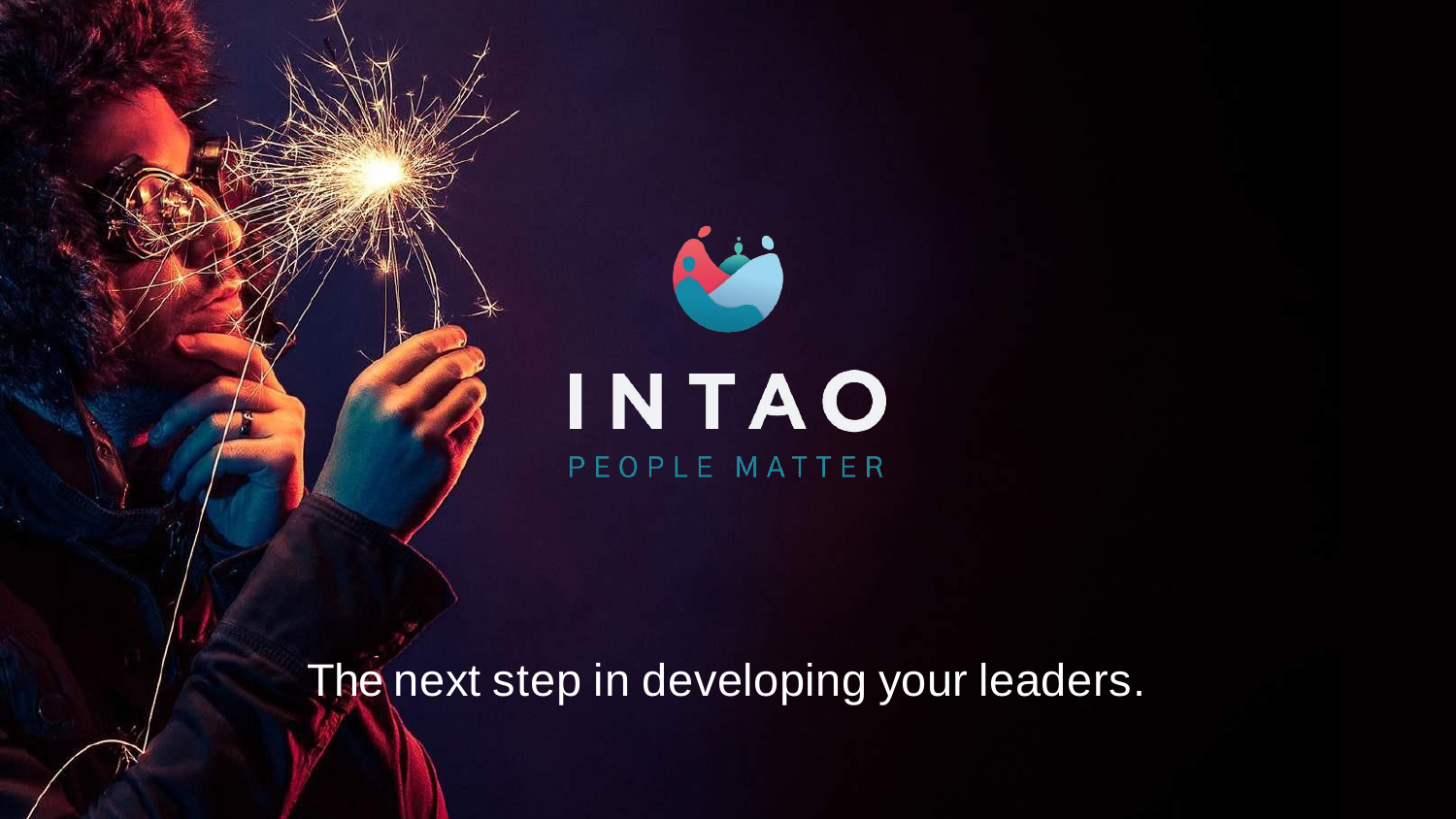

## **Improving and enhancing leadership development**

How can we give every leader and manager exactly what he or sheneeds?

### **The challenges:**

- How can we instead of holding isolated training sessions - implement sustainable learning processes?
- How can we support and accompany our learners



We have all known for a long time that the concept of isolated trainings is not optimal. People (and also organizations) do not change overnight.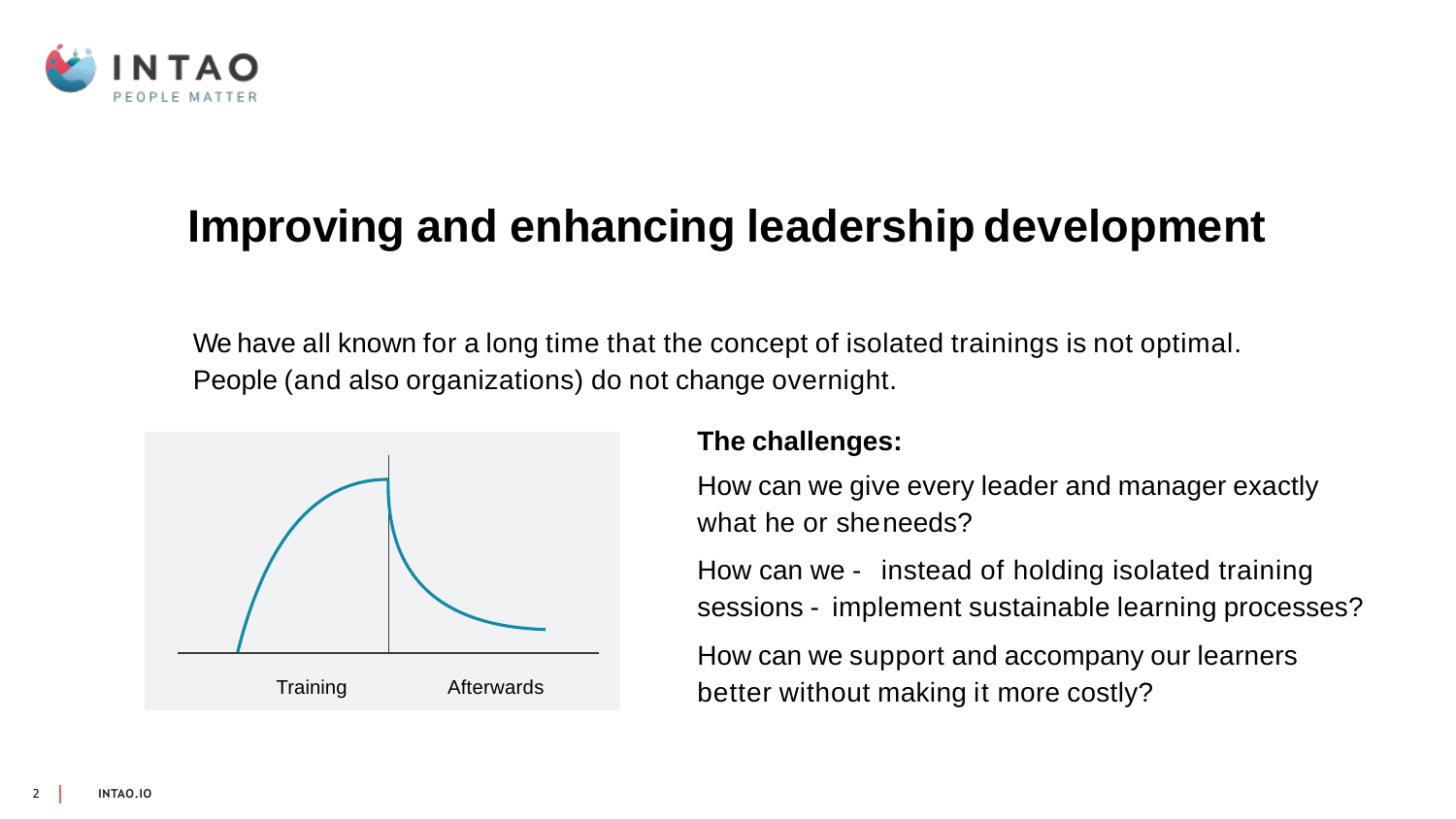

## **The Leadership Journey: a learningsubscription**

Intao is the perfect complement to all your development activities, because we turn learning into a journey.

Give your leaders the opportunity to develop in exactly those aspects that they particularly need.

Simple, self-directed and with little fuss.

As single subscriptions or customised for your company.

More effective and at least 70% cheaper than analogous seminars.



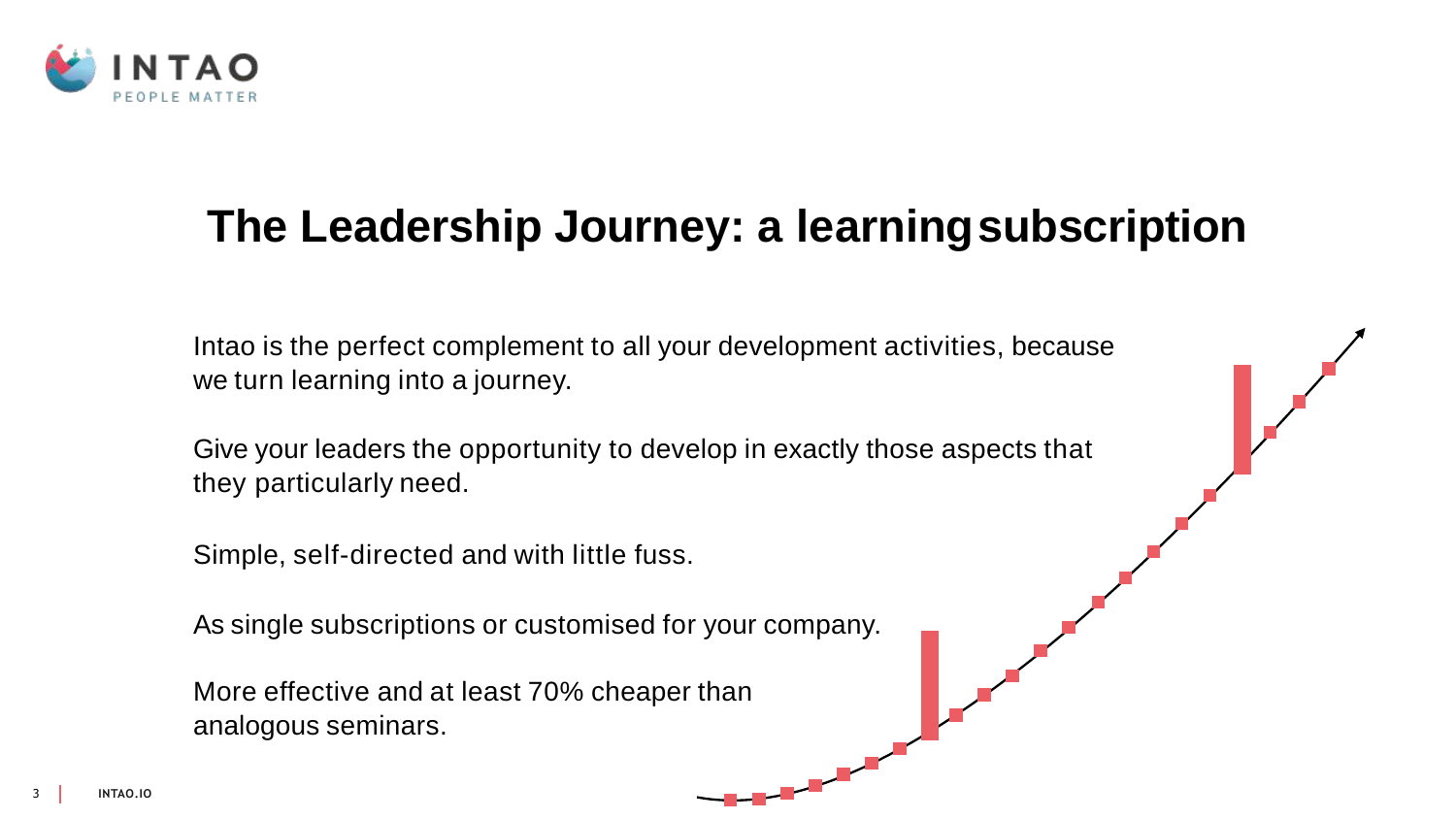

### **The success principle**

Strong impulses set inhighly interactive masterclasses led byexperts.

Combined with daily nudgesvia Intao. The app for lastingimpact.

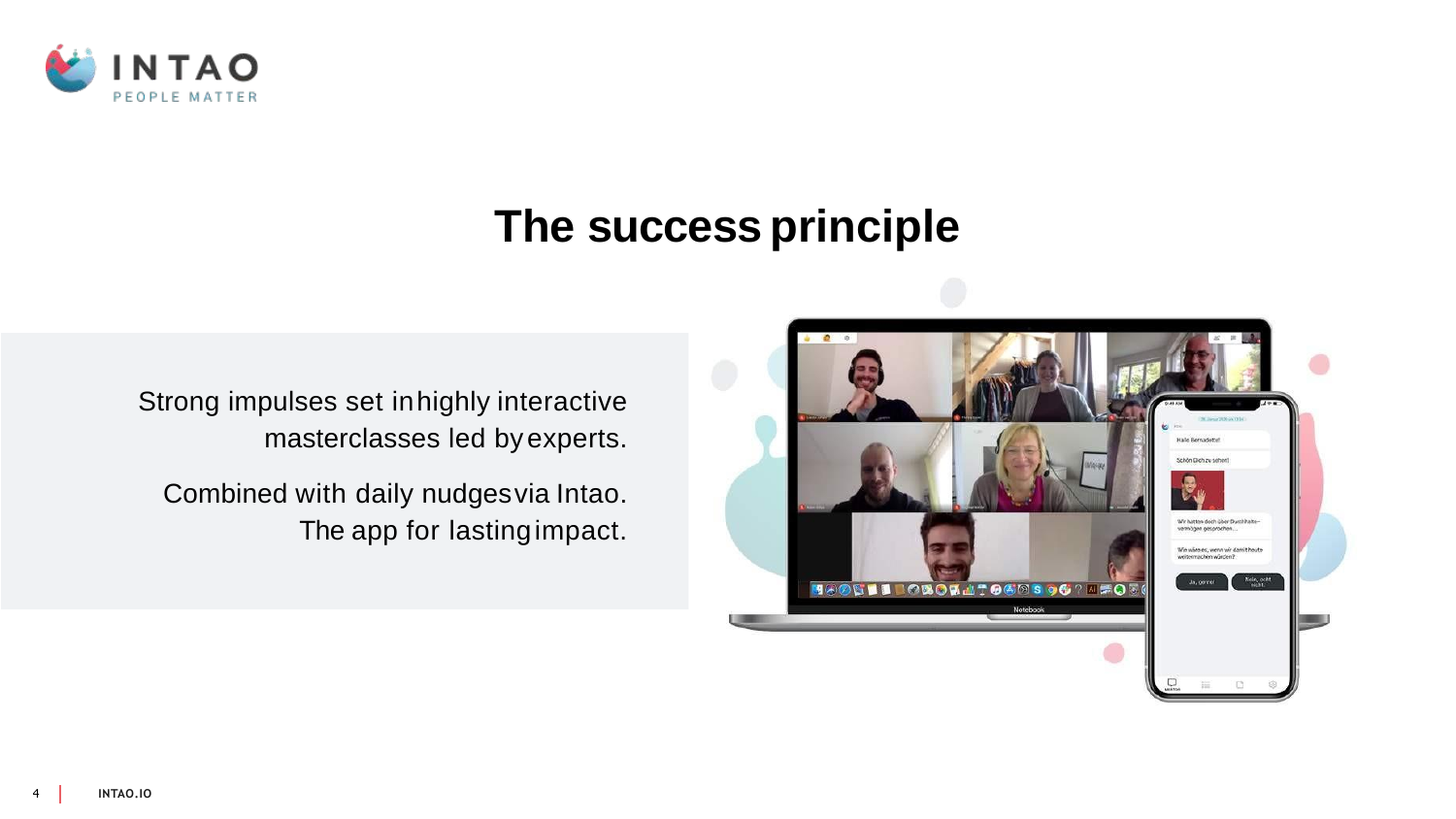

### **The topics**

- 
- 
- 
- 

Our topics were all identified in exploration and dialogue with corporate leaders, managers and HR & OD specialists, and developed with experts and thought leaders.

They cover today's most important leadership tasks, roles and competencies, such as entrepreneurial thinking, coaching competence and growth mindset.

Today you have over 40 topics to choose from (see [catalogue](https://intao.io/wp-content/uploads/2020/10/LJ_Catalogue_END.pdf)).

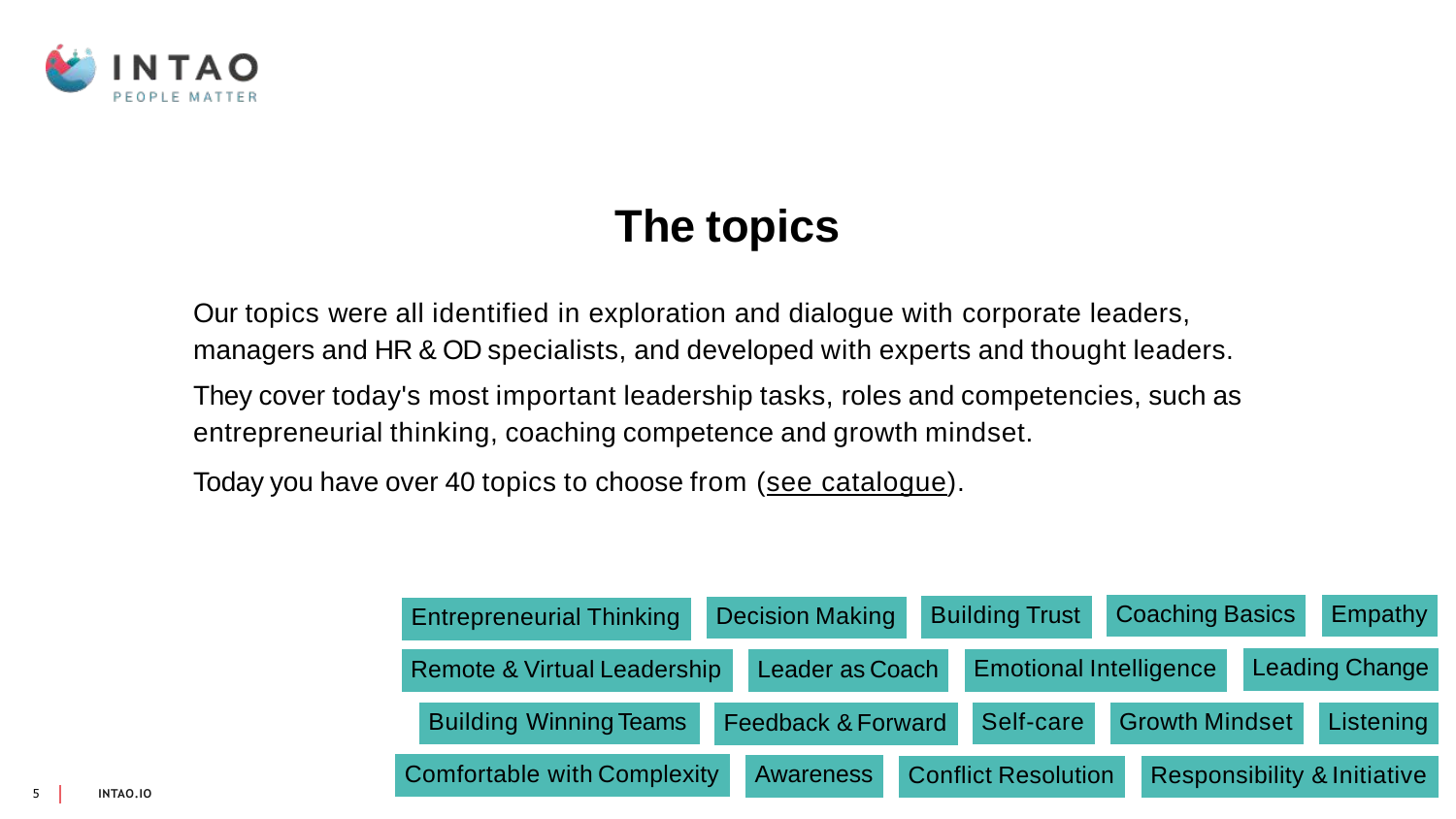

### **Our experts**

All our experts have one thing in common: they see opportunity in a fast changing working world.

They support companies, leaders and managers in putting people at the center of digitisation.

They are all long-standing experts in the areas of leadership, communication and transformation and know the demands of the new working world.



- 
- 
-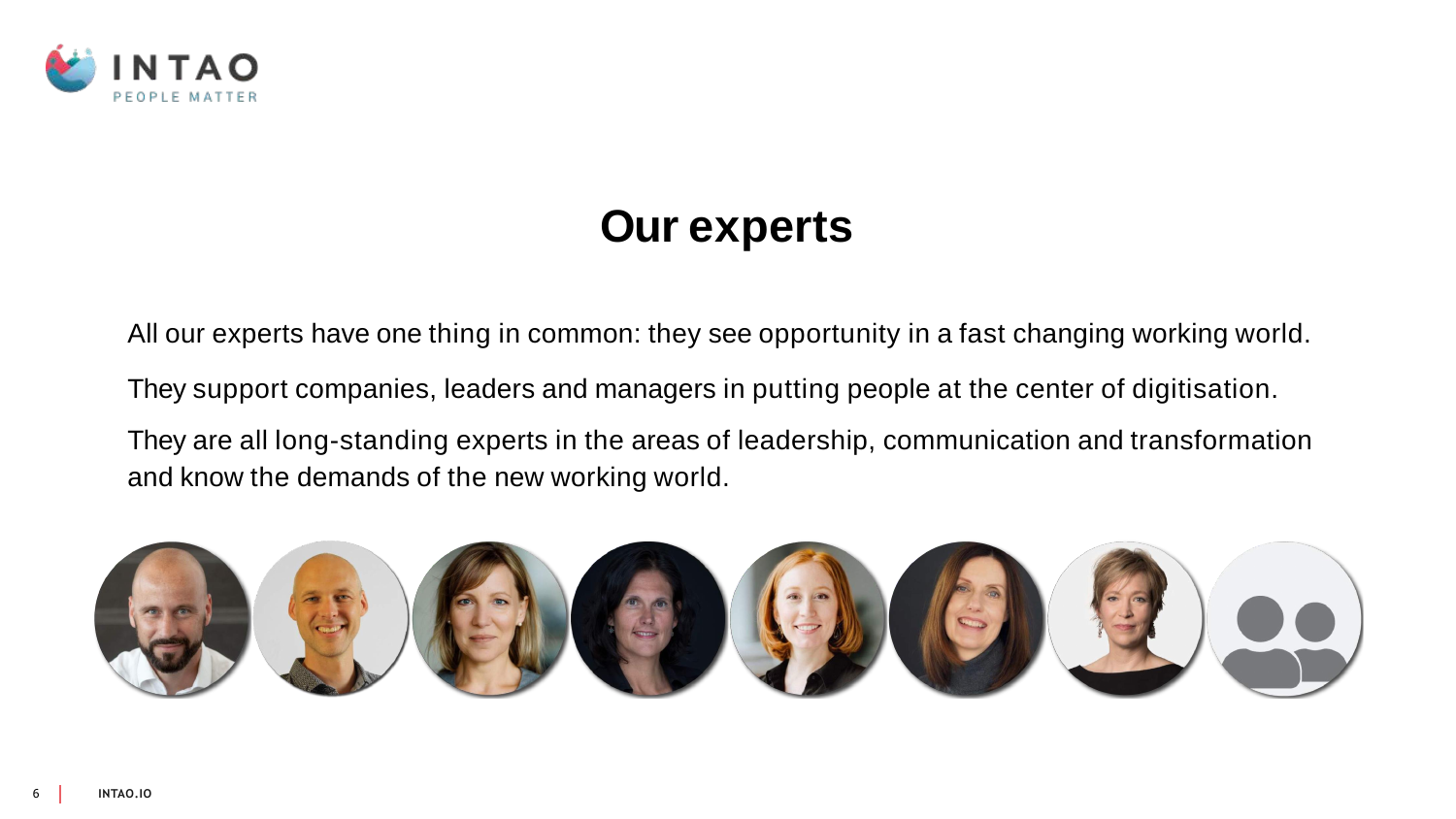



### **The app**

Intao is based on the latest findings in behavioural economics:

The Nudge Concept - awarded the Nobel Prize\* - is 8 times more effective than traditional e-learning and explicitly revolves around the question:

**How do people change?**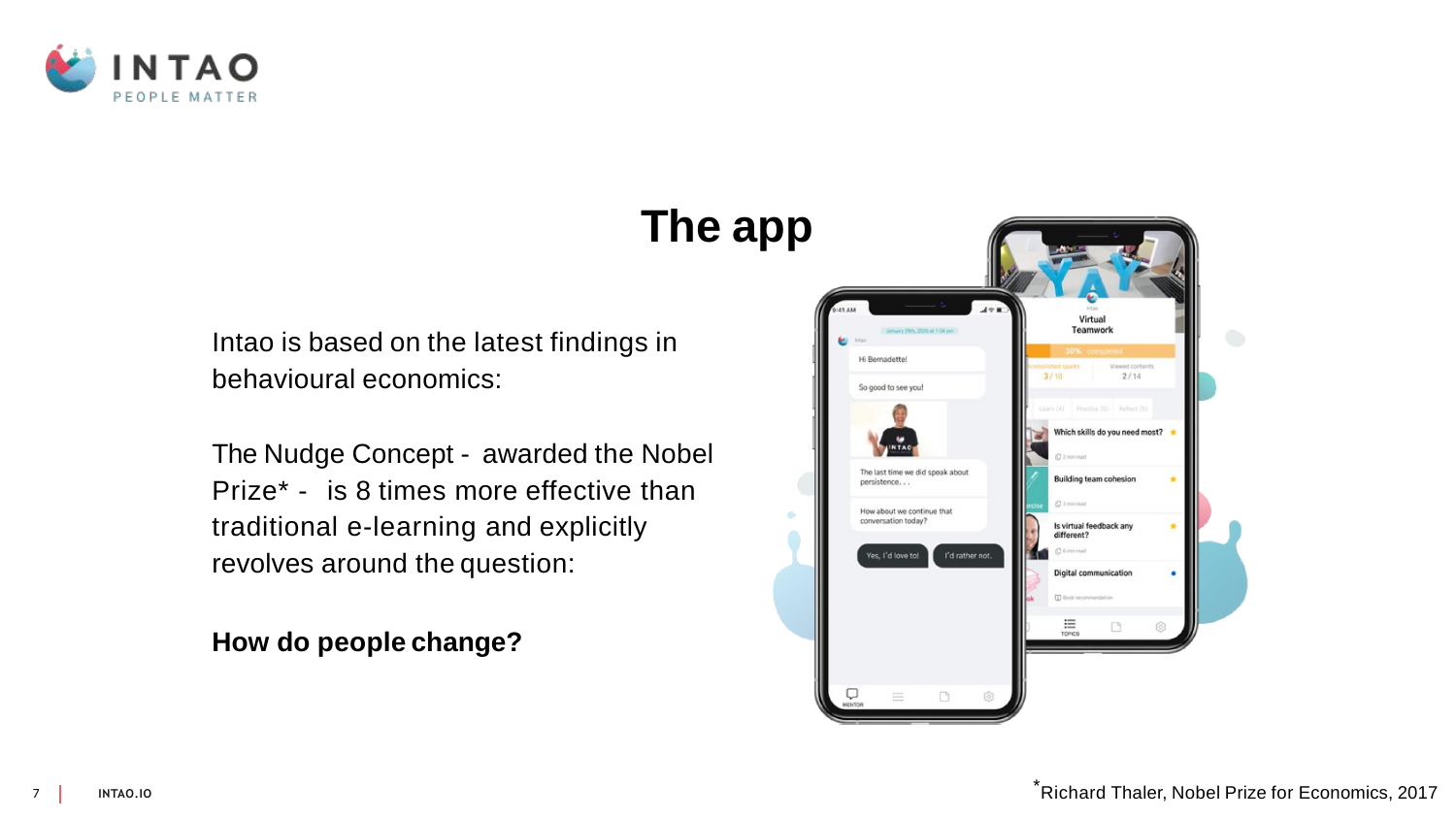



### **When you want to achieve evenmore...**